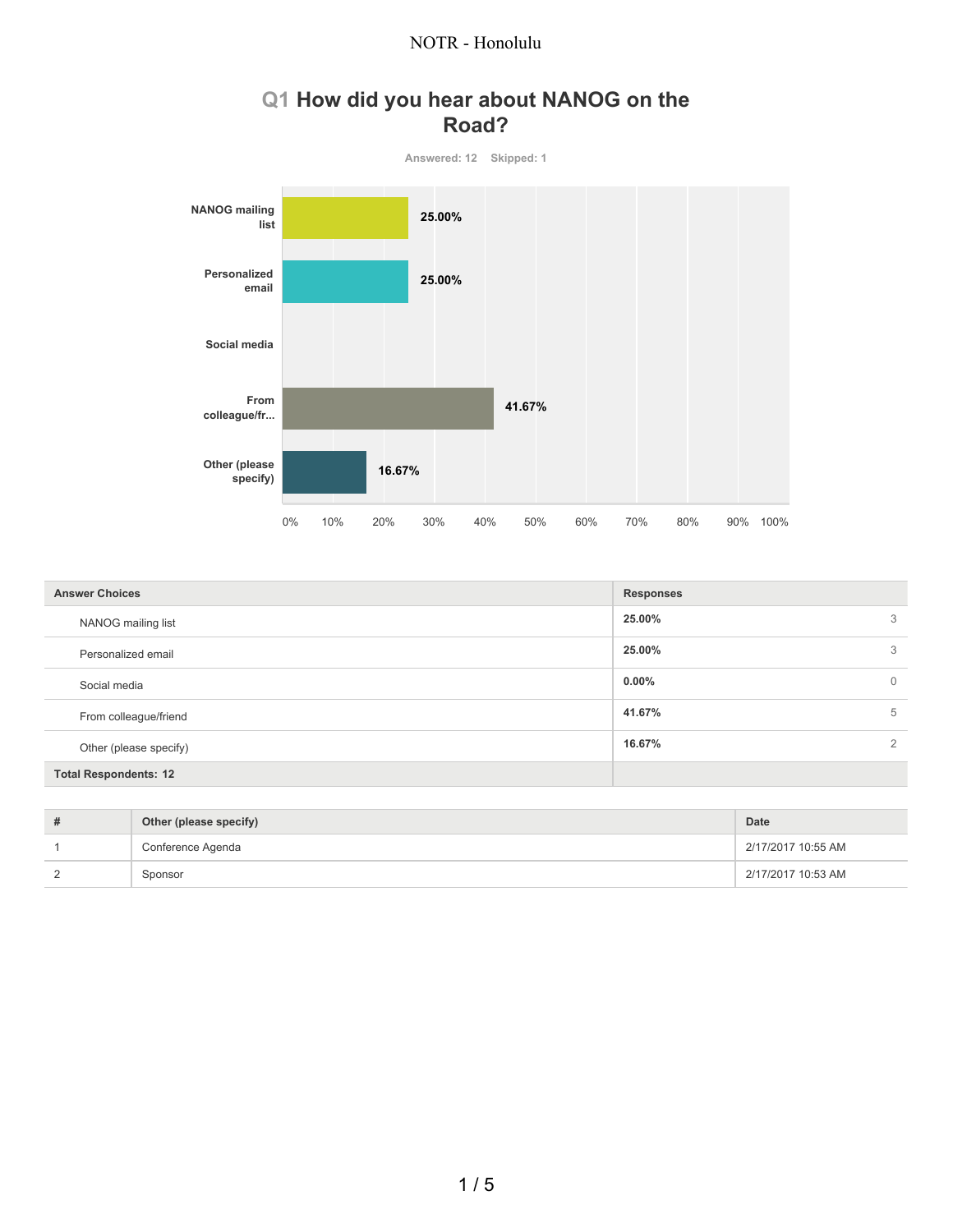## **Q2 Do you think the programming worked well?**



| <b>Answer Choices</b> | <b>Responses</b> |    |
|-----------------------|------------------|----|
| Yes                   | 100.00%          | 12 |
| No                    | $0.00\%$         | 0  |
| Total                 |                  | 12 |

| <b>Comments</b>                                   | Date               |
|---------------------------------------------------|--------------------|
| For the most part, yes.                           | 2/17/2017 10:59 AM |
| <b>Excellent presentations</b>                    | 2/17/2017 10:56 AM |
| Not sure why so lightly attended. More marketing? | 2/17/2017 10:55 AM |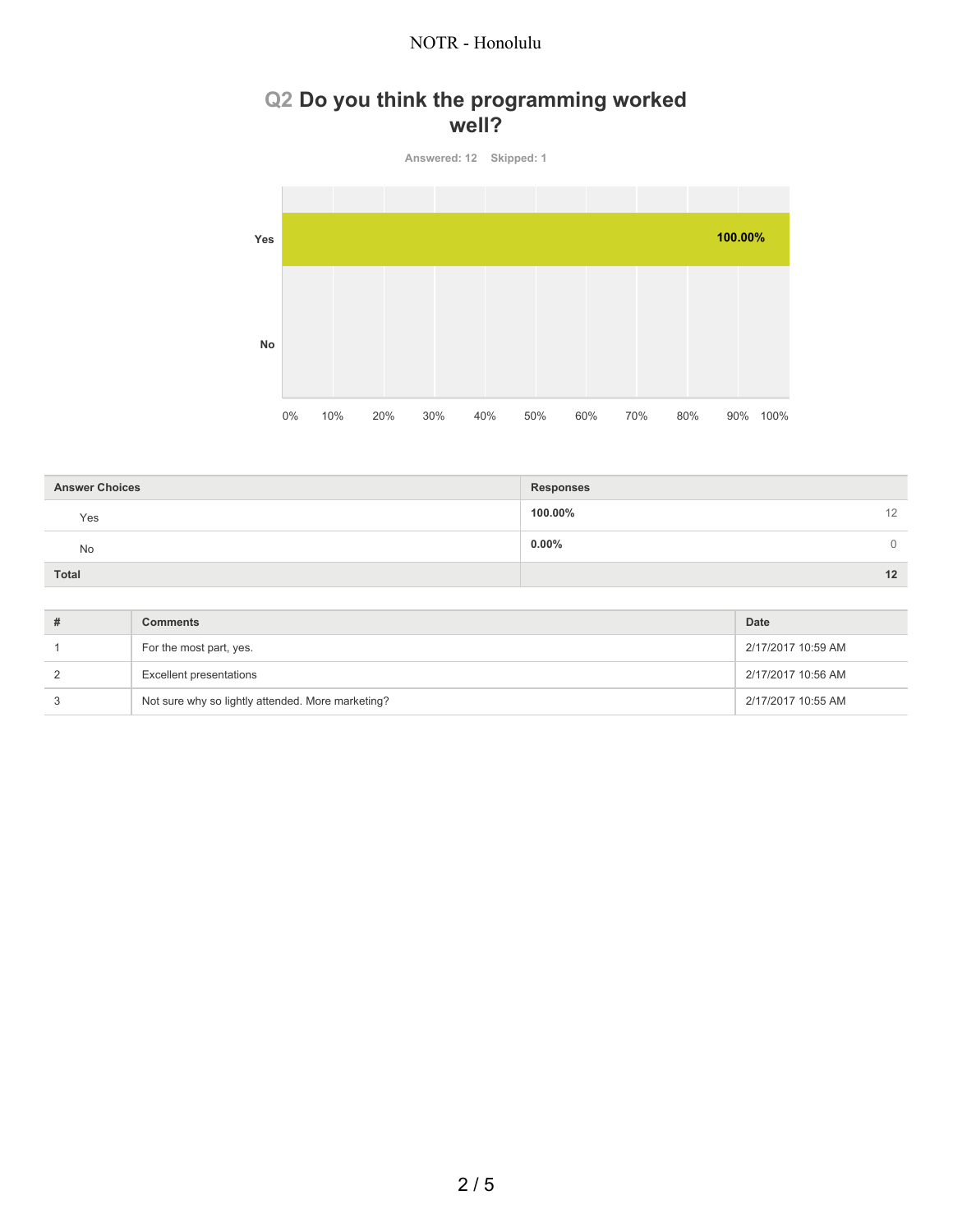# **Q3 Are there additional topics you would like to see covered in future programs?**

**Answered: 9 Skipped: 4**

| # | <b>Responses</b>                 | Date               |
|---|----------------------------------|--------------------|
|   | tools - for measurements         | 2/17/2017 11:04 AM |
|   | Wireless                         | 2/17/2017 11:03 AM |
| 3 | More transport info              | 2/17/2017 11:02 AM |
|   | Infrastructure                   | 2/17/2017 11:01 AM |
| 5 | IPv6 addresses                   | 2/17/2017 11:00 AM |
| 6 | All topics seemed well covered   | 2/17/2017 10:59 AM |
|   | You typically cover these topics | 2/17/2017 10:58 AM |
| 8 | Network quality problems         | 2/17/2017 10:56 AM |
| 9 | Tools - Restful interface        | 2/17/2017 10:53 AM |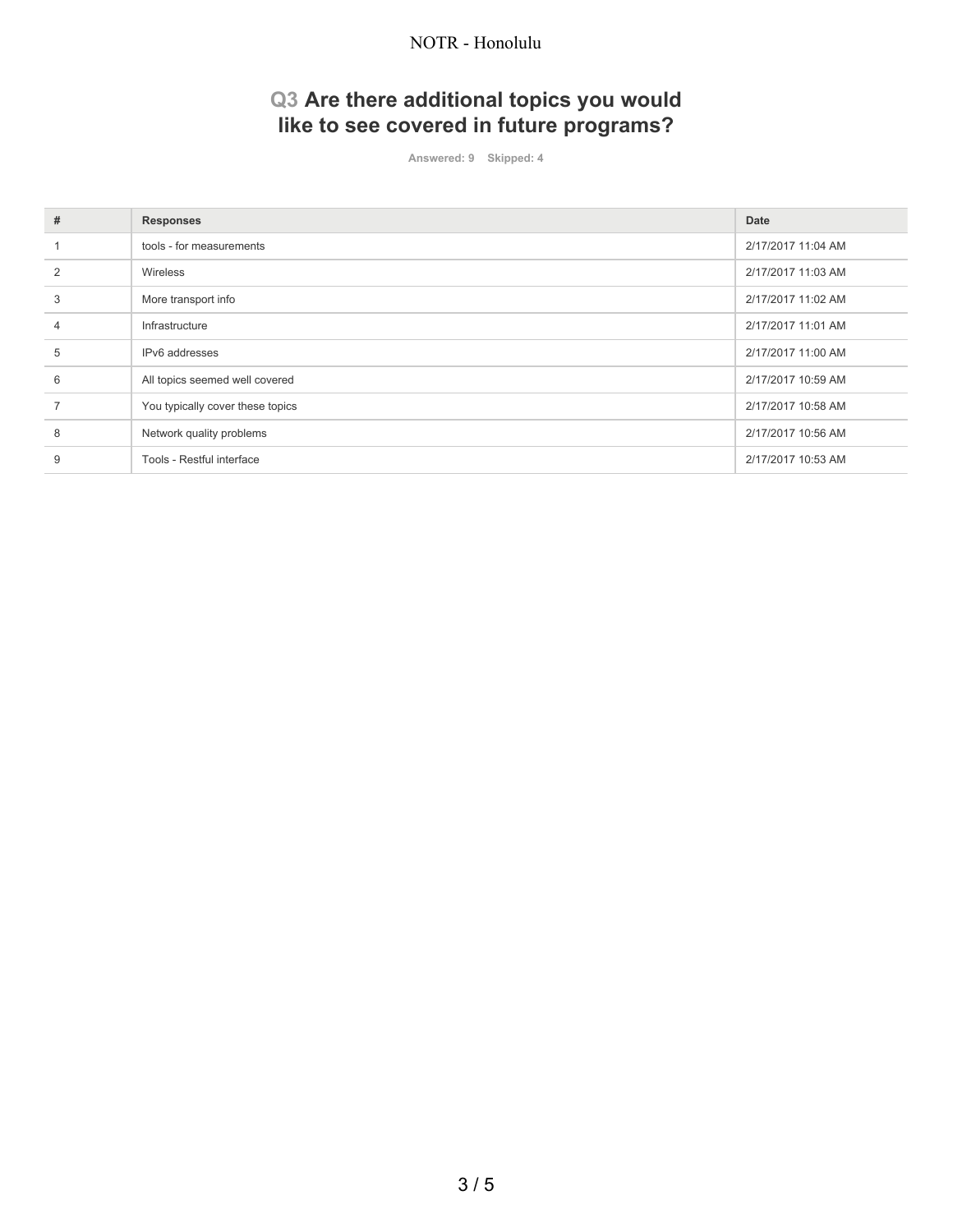## **Q4 What are the most valuable things you learned from this program?**

**Answered: 8 Skipped: 5**

| # | <b>Responses</b>                                              | Date               |
|---|---------------------------------------------------------------|--------------------|
|   | All of it was very interesting                                | 2/17/2017 11:04 AM |
|   | The fundamentals and details that derive from the presenation | 2/17/2017 11:03 AM |
| 3 | Security updates. Infrastructure updates                      | 2/17/2017 10:59 AM |
| 4 | The DNS/DANE was interesting & BGP                            | 2/17/2017 10:58 AM |
| 5 | Security, ARIN info, Traceroute tutorial                      | 2/17/2017 10:56 AM |
| 6 | Use DANE! Think security tutorial and optics                  | 2/17/2017 10:55 AM |
|   | Subsea Cable                                                  | 2/17/2017 10:53 AM |
| 8 | How TCP and rest tools are used in things                     | 2/17/2017 10:53 AM |